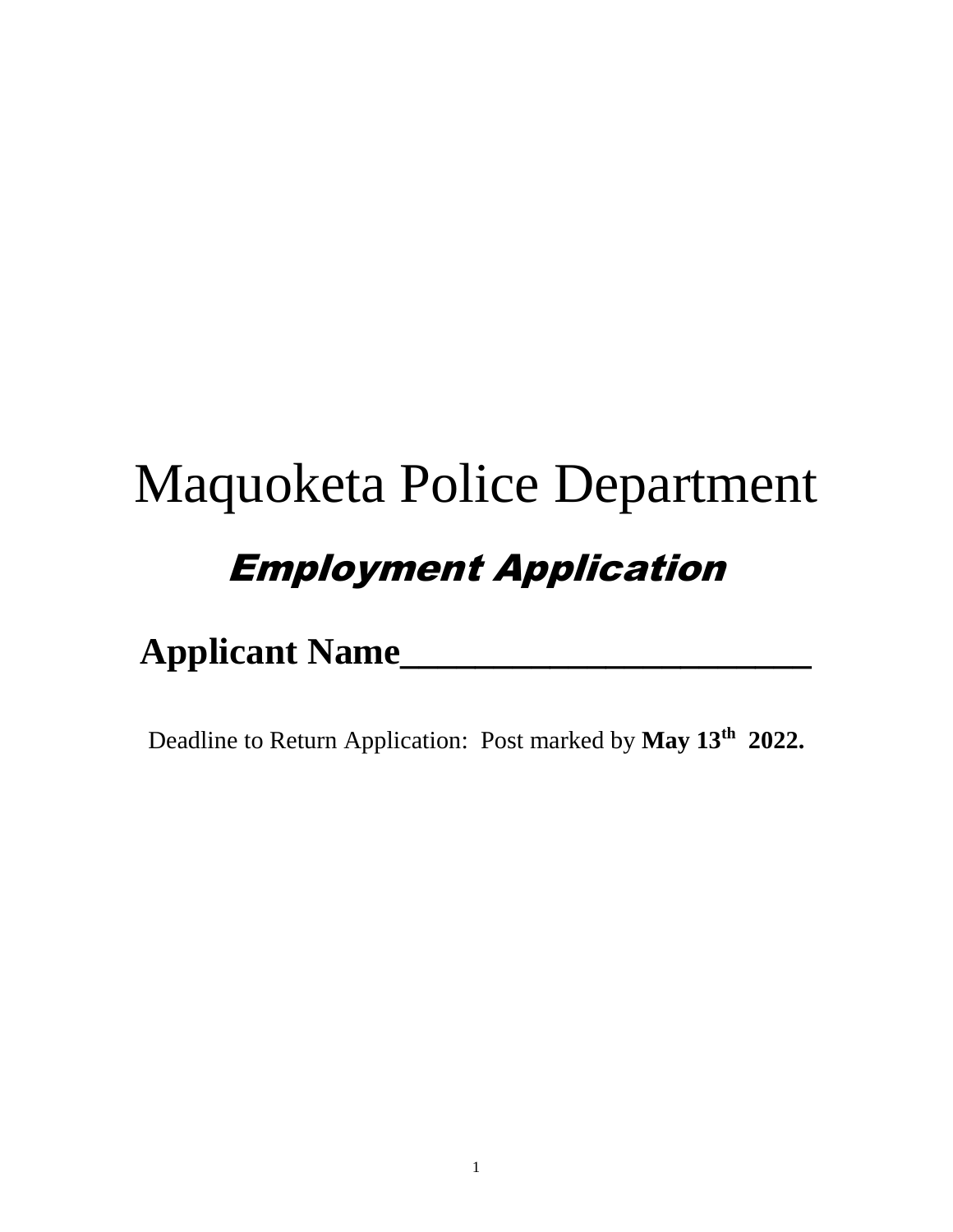#### **AUTHORIZATION FOR RELEASE OF PERSONAL INFORMATION**

I, do hereby authorize a review of and full disclosure of all records concerning myself to any duly authorized agent of the CITY OF MAQUOKETA, IOWA, whether the said records are of public, private, or confidential nature.

The intent of this authorization is to give my consent for full and complete disclosure of records of educational institutions; financial or credit institutions, including records of loans, records of commercial or retail credit agencies (including credit reports and/or ratings); and other financial statements of records whenever filed; medical and psychiatric treatment and/or consultation, including hospitals, clinics, private practitioners, and the U.S. Veteran's Administration; law enforcement agency records; driving records; employment and preemployment records, including background reports, efficiency ratings, complaints or grievances filed by or against me and the recollections of attorneys at law, or of other counsel, whether representing me or another person in any case, either criminal or civil, in which I presently have, or have had an interest.

I understand that any information obtained by a personal history background investigation, which is developed directly or indirectly, in whole or in part, upon this release authorization will be considered in determining my suitability for employment by the CITY OF MAQUOKETA. I also certify that any person(s) who may furnish information concerning me shall not be held accountable for giving this information; and I do hereby release said person(s) from any and all liability which may be incurred as a result of furnishing such information. I further release the CITY OF MAQUOKETA from any and all liability, which may be incurred as a result of collecting such information.

A photocopy of this release form will be valid as an original thereof, even though the said photocopy does not contain an original writing of my signature.

I have read and fully understand the contents of this "authorization for release of personal information."

| <b>SIGNED</b> | $-$ |
|---------------|-----|
|               |     |

| <b>NOTARY:</b> |  |
|----------------|--|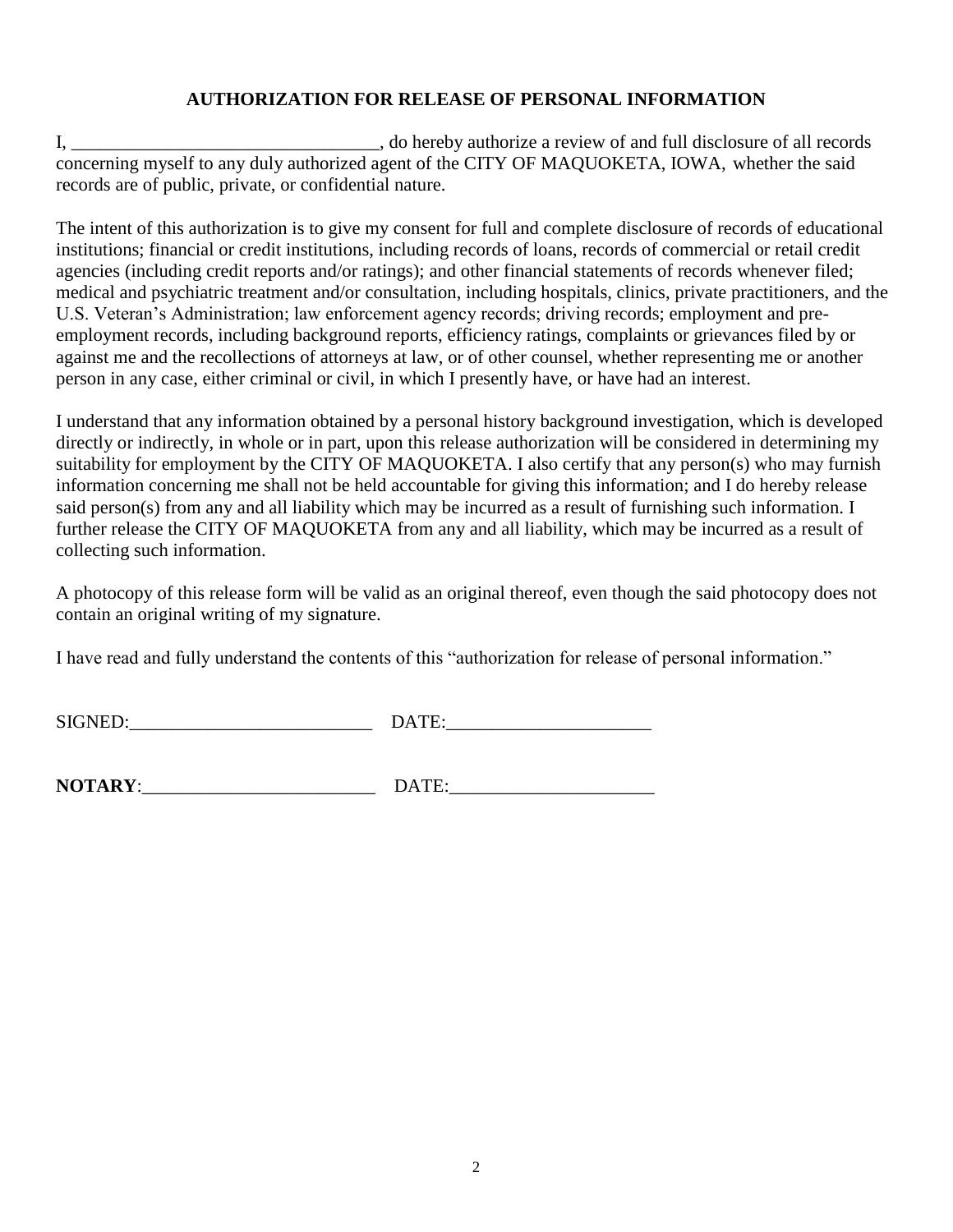## **Read these instructions carefully before proceeding Failure to follow instructions will result in disqualification!**

#### IT IS ESSENTIAL THAT ALL INFORMATION BE CORRECT AND COMPLETE!

Your application will be used as a basis for a background investigation that will determine your qualifications for a position with the Maquoketa Police Department.

#### **GENERAL REQUIREMENTS**

To be a police officer in the [State of Iowa,](http://www.iowa.gov/) a person must be certified by the [Iowa Law Enforcement Academy](http://www.state.ia.us/ilea/) (ILEA). The Iowa legislators have given ILEA authority "to set standards for the law enforcement service" in the State of Iowa. If a person cannot or will not meet these standards, they cannot be certified. Local jurisdictions may use stricter criteria than ILEA to select police officer candidates. A detailed explanation for the minimum standards for Iowa Law Enforcement officers can be found in the "Code of Iowa," Chapters 80B & 400, plus the "Iowa Law Enforcement Academy's Administrative Rules." Some of the criteria is as follows.

#### **All applicants must:**

- Be able to perform the essential functions of the job with or without reasonable accommodations.
- Have reached the age of 18 years by the established date of the written examination. All Maquoketa full time officers become members of 411 Police/Fire Retirement System. Mandatory retirement age is 65. (See Chapter 411, "Code of Iowa")
- Be a graduate of an accredited high school, or possess an equivalency certificate (GED).
- Be a citizen of the United States and a resident of the State of Iowa or intends to become a resident upon being employed.
- Is not by reason of conscience or belief opposed to the use of force when appropriate or necessary to fulfill his/her duties.
- Be able to speak, read, and write the English language.
- Not be addicted to alcohol or drugs. The City of Maquoketa has a vital interest in maintaining safe, healthful, and efficient working conditions for its employees. Being under the influence of a drug or alcohol poses serious safety and health risks, not only to the user, but to all those who work with or come into contact with the user. The possession, use, or sale of an illegal drug or alcohol in the workplace poses unacceptable risks to the safe, healthful, and efficient operations.
- Be of good moral character. (This implies that the conduct or character of any applicant must be such that his/her job performance, as a police officer would not be impeded in any manner.)
- Not have been convicted of a felony or a crime involving moral turpitude. Moral turpitude is defined as "an act of baseness, vileness, or depravity in the private and social duties that a person owes to another person or to society in general, contrary to the accepted and customary rule of right and duty between person and person." It might include "justice, honesty, or good morals." It might include "income tax evasion, perjury, assault, theft, indecent exposure, sex crimes, and conspiracy to commit a crime, domestic abuse, stalking, illegal drug sales, or any offense in which a weapon was used in the commission of the crime.
- Must have a valid Iowa driver's or chauffeurs license at the time of employment.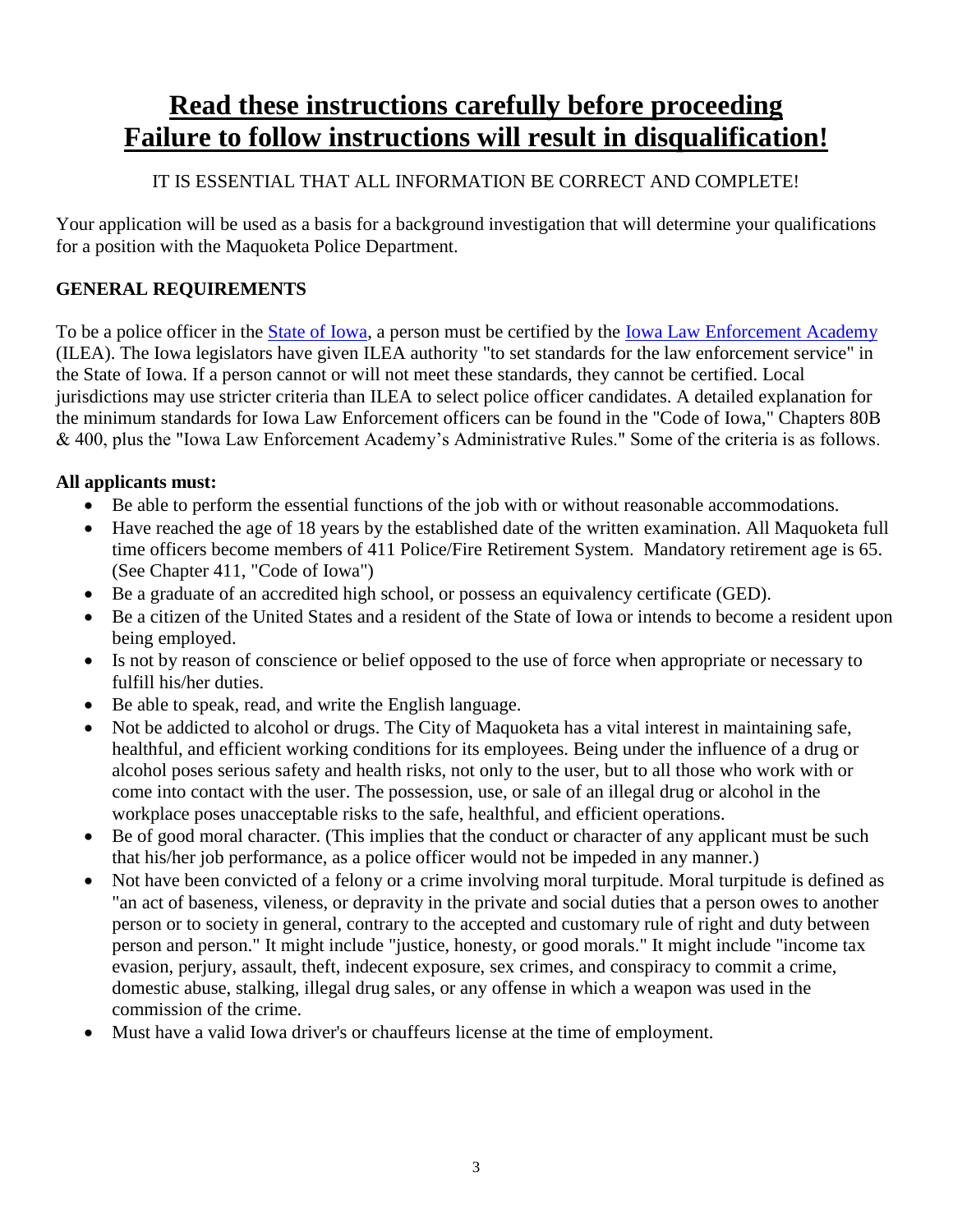#### **Application Instructions:**

The ability to follow directions and complete paperwork properly is an important responsibility of a police officer.

- 1. Your application should be hand printed legibly in ink or typed.
- 2. Answer ALL questions completely. If a question does not apply to you, enter "N/A" in the space provided.
- 3. Avoid errors by reading the directions carefully before making entries on the form. Be sure your information is correct and in sequence before you begin.
- 4. YOU are responsible for obtaining COMPLETE and VALID addresses (including zip codes). You are also responsible for providing valid phone numbers where requested.
- 5. If there is insufficient space on the form, attach extra sheets. Be sure to reference the relevant section and question on any supplement pages or attachments.
- 6. If you have any questions concerning this form, please contact the police department at (563)-652-2468.
- 7. The attached "Authorization for Release of Information" form must be completed; signed and notarized (some Maquoketa Dispatchers are notaries and can notarize the form for you if needed).
- 8. Copies of the following documents should be included with your application if available or forwarded to the Maquoketa Police Department as soon as practical if not available before the application due date:

Birth Certificate

Photocopy of your driver's license

DD214 (military discharge form if applicable)

Naturalization papers (if applicable)

9. Your failure to properly complete your application may result in the rejection of the application.

#### **Be sure to return your application by the date indicated on the cover page.**

#### **Selection Process**

- Physical Agility Test
- POST test
- Interview
- Certification of top 10 list
- Interview
- Conditional Job Offer
- Background Questionnaire Packet
- Background Investigation
- Psychological Screening
- Medical (Physical) Exam
- Final Job Offer (when position is available)
- Uniform Fitting
- Academy
- Field Training Program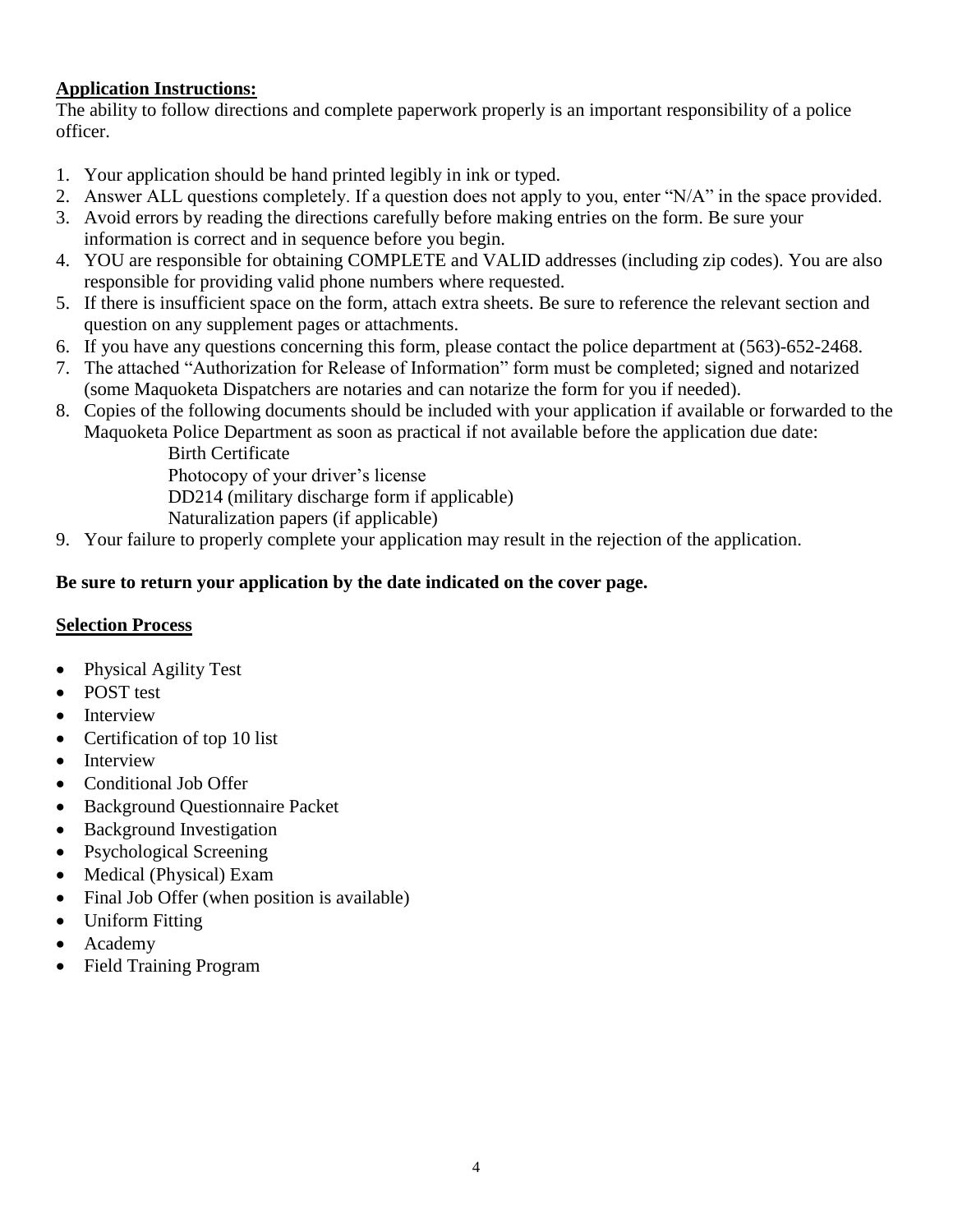#### **Benefits / Work Conditions**

- Salary Range **\$25.44/hr. – \$33.16/hr.** under 2022-2024 Contract
- 12 hours shifts every other weekend off
- Paid vacation
- Holiday Pay (Time and a half when worked with a full day off at later date)
- Uniform Allowance
- Paid Training
- Health Insurance
- MFPRSI Retirement plan
- 2 Personal Days
- Sick Leave with a buy back

### **Police work is a 24-hour a day, 365 days a year occupation. Officers work nights, weekends and holidays.**

| <b>Iowa Law Enforcement</b><br><b>Physical Agility Standards</b>   |       |                               |     |       |       |  |  |
|--------------------------------------------------------------------|-------|-------------------------------|-----|-------|-------|--|--|
| <b>Minimal physical fitness</b><br>performance requirements chart. |       |                               |     |       |       |  |  |
| <b>Males</b>                                                       |       |                               | Age |       |       |  |  |
| Test                                                               | 20-29 | $30-39$ 40-49 50-59 60 +      |     |       |       |  |  |
| 1 Minute Sit-up                                                    | 38    | 35                            | 29  | 24    | 19    |  |  |
| 1 Minute Push-up                                                   | 29    | 24                            | 18  | 13    | 10    |  |  |
| 1.5 Mile Run                                                       | 12:51 | 13:36  14:29  15:26  16:43    |     |       |       |  |  |
| <b>Females</b>                                                     |       |                               | Age |       |       |  |  |
| Test                                                               |       | 20-29 30-39 40-49 50-59 60 +  |     |       |       |  |  |
| 1 Minute Sit-up                                                    | 32    | 25                            | 20  | 14    | 16    |  |  |
| 1 Minute Push-up                                                   | 15    | 11                            | 9   | $*12$ | $*5$  |  |  |
| 1.5 Mile Run                                                       |       | 15:26   15:57   16:58   17:54 |     |       | 18:44 |  |  |

\* Females in excess of 49 years of age may do pushups on their knees.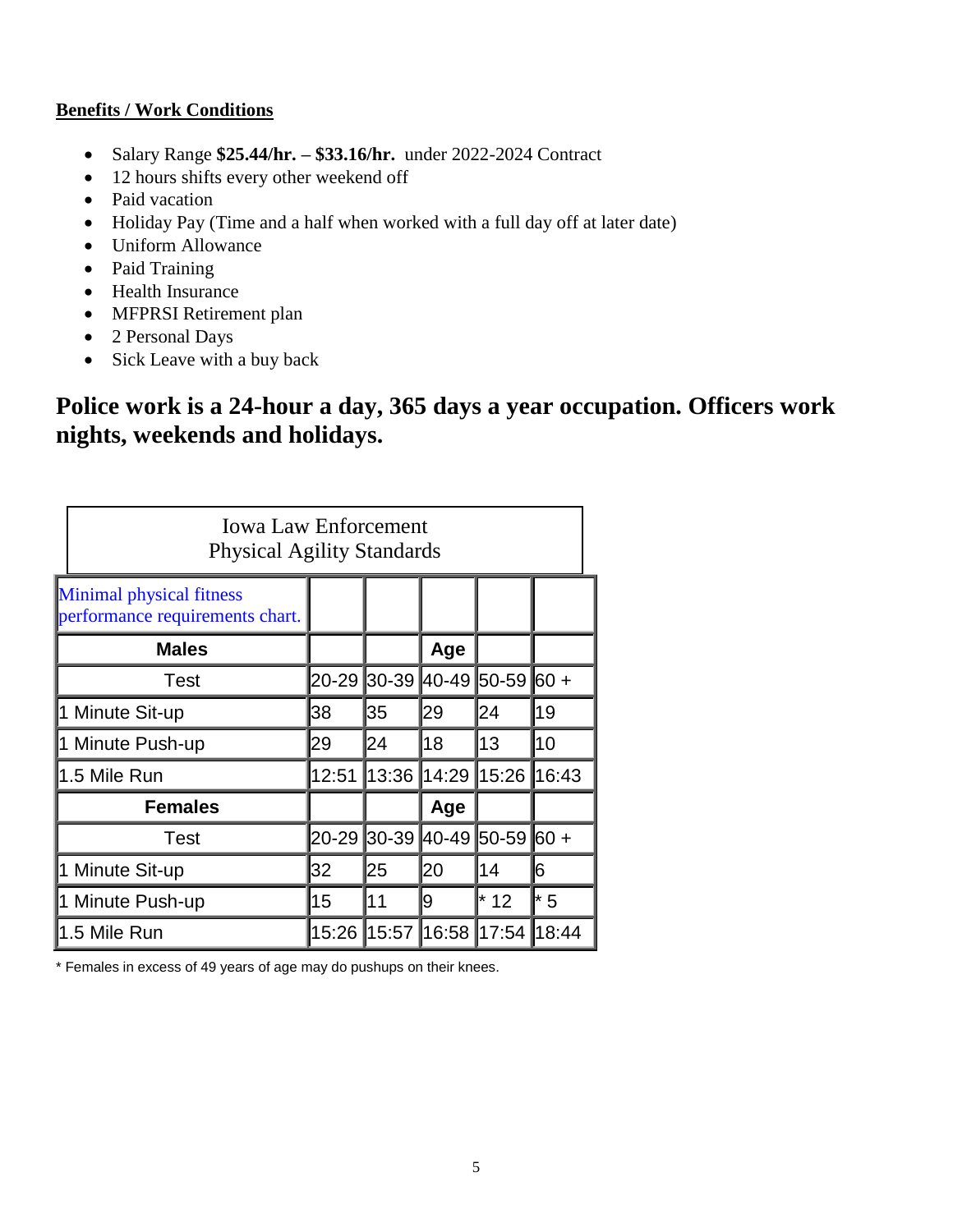#### **Maquoketa Police Department Application for Employment**

|                             |                                                                                                                                                                                                                                        |  | Race: Sex: Sex: Date of Birth: Place of Birth: |  |  |  |
|-----------------------------|----------------------------------------------------------------------------------------------------------------------------------------------------------------------------------------------------------------------------------------|--|------------------------------------------------|--|--|--|
|                             | Height: Weight: Weight: Hair Color: Eye Color:                                                                                                                                                                                         |  |                                                |  |  |  |
|                             | Alias/maiden or other names used:<br><u>Letter and the contract of the contract of the contract of the contract of the contract of the contract of the contract of the contract of the contract of the contract of the contract of</u> |  |                                                |  |  |  |
|                             | Home Phone: Cell Phone: Work Phone:                                                                                                                                                                                                    |  |                                                |  |  |  |
|                             |                                                                                                                                                                                                                                        |  |                                                |  |  |  |
|                             |                                                                                                                                                                                                                                        |  |                                                |  |  |  |
|                             |                                                                                                                                                                                                                                        |  |                                                |  |  |  |
| <b>FAMILY INFORMATION</b>   |                                                                                                                                                                                                                                        |  |                                                |  |  |  |
|                             |                                                                                                                                                                                                                                        |  |                                                |  |  |  |
|                             | Father's Full Name: Date of Birth:                                                                                                                                                                                                     |  |                                                |  |  |  |
|                             |                                                                                                                                                                                                                                        |  |                                                |  |  |  |
|                             | Father's Employer: Position held: Position held:                                                                                                                                                                                       |  |                                                |  |  |  |
|                             |                                                                                                                                                                                                                                        |  |                                                |  |  |  |
|                             | Mother's Full Name: Date of Birth:                                                                                                                                                                                                     |  |                                                |  |  |  |
|                             | Mother's Complete Address: Phone Number: Phone Number:                                                                                                                                                                                 |  |                                                |  |  |  |
|                             | Mother's Employer: Position Held:                                                                                                                                                                                                      |  |                                                |  |  |  |
|                             | If you have step parents, list their name, date of birth, address and phone number(s) below:<br>,我们也不会有什么。""我们的人,我们也不会有什么?""我们的人,我们也不会有什么?""我们的人,我们也不会有什么?""我们的人,我们也不会有什么?""我们的人                                                       |  |                                                |  |  |  |
|                             | ,我们也不会有什么。""我们的人,我们也不会有什么?""我们的人,我们也不会有什么?""我们的人,我们也不会有什么?""我们的人,我们也不会有什么?""我们的人<br>Are you? married () single () separated () divorced () widowed ()                                                                                  |  |                                                |  |  |  |
|                             |                                                                                                                                                                                                                                        |  |                                                |  |  |  |
|                             |                                                                                                                                                                                                                                        |  |                                                |  |  |  |
| Spouse's Cell Phone Number: | email address:                                                                                                                                                                                                                         |  |                                                |  |  |  |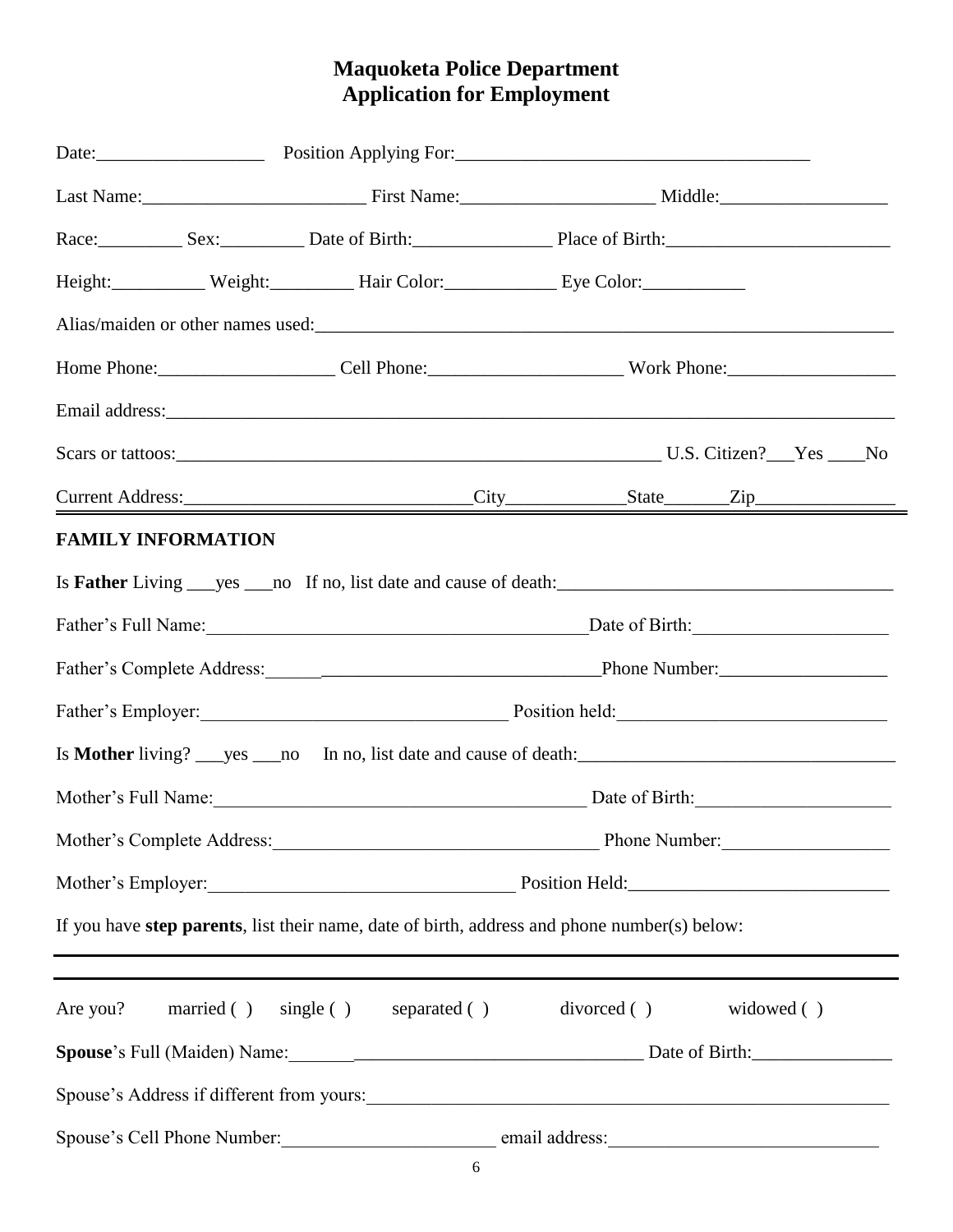|                                                                                                                                                   |               |                                       | Spouse's Employer Address: Manual Phone Number: Phone Number: |                    |                     |  |
|---------------------------------------------------------------------------------------------------------------------------------------------------|---------------|---------------------------------------|---------------------------------------------------------------|--------------------|---------------------|--|
|                                                                                                                                                   |               | Date of Marriage: Location: Location: |                                                               |                    |                     |  |
|                                                                                                                                                   |               |                                       |                                                               |                    |                     |  |
|                                                                                                                                                   |               |                                       |                                                               |                    |                     |  |
| List all former spouses with full name, date of birth, marriage dates, current address and phone numbers:                                         |               |                                       |                                                               |                    |                     |  |
| List all children and step children:<br><b>Full Name</b>                                                                                          | Date of Birth | <b>Address</b>                        |                                                               |                    | <b>Phone Number</b> |  |
|                                                                                                                                                   |               |                                       |                                                               |                    |                     |  |
|                                                                                                                                                   |               |                                       |                                                               |                    |                     |  |
|                                                                                                                                                   |               |                                       |                                                               |                    |                     |  |
|                                                                                                                                                   |               |                                       |                                                               |                    |                     |  |
|                                                                                                                                                   |               |                                       |                                                               |                    |                     |  |
|                                                                                                                                                   |               |                                       |                                                               |                    |                     |  |
| Please list your <b>siblings</b> (brothers, sisters, half brothers, half sisters, step brothers, step sisters):<br><b>Relation</b><br><b>Name</b> |               | Date of Birth                         | <b>Address</b>                                                |                    | Phone #             |  |
|                                                                                                                                                   |               |                                       |                                                               |                    |                     |  |
|                                                                                                                                                   |               |                                       |                                                               |                    |                     |  |
|                                                                                                                                                   |               |                                       |                                                               |                    |                     |  |
|                                                                                                                                                   |               |                                       |                                                               |                    |                     |  |
|                                                                                                                                                   |               |                                       |                                                               |                    |                     |  |
| <b>CONTACTS WITH LAW ENFORCEMENT</b><br>List all Traffic Citations regardless whether or not you were convicted:                                  |               |                                       |                                                               |                    |                     |  |
| <b>Charge</b>                                                                                                                                     | Agency        | <b>City</b>                           | <b>State</b>                                                  | <b>Disposition</b> | <b>Date</b>         |  |

| $C$ $u_{\mathcal{B}}$ | 1500y | <b>VIII</b> | suur | Disposition | vuu |
|-----------------------|-------|-------------|------|-------------|-----|
|                       |       |             |      |             |     |
|                       |       |             |      |             |     |
|                       |       |             |      |             |     |
|                       |       |             |      |             |     |
|                       |       |             |      |             |     |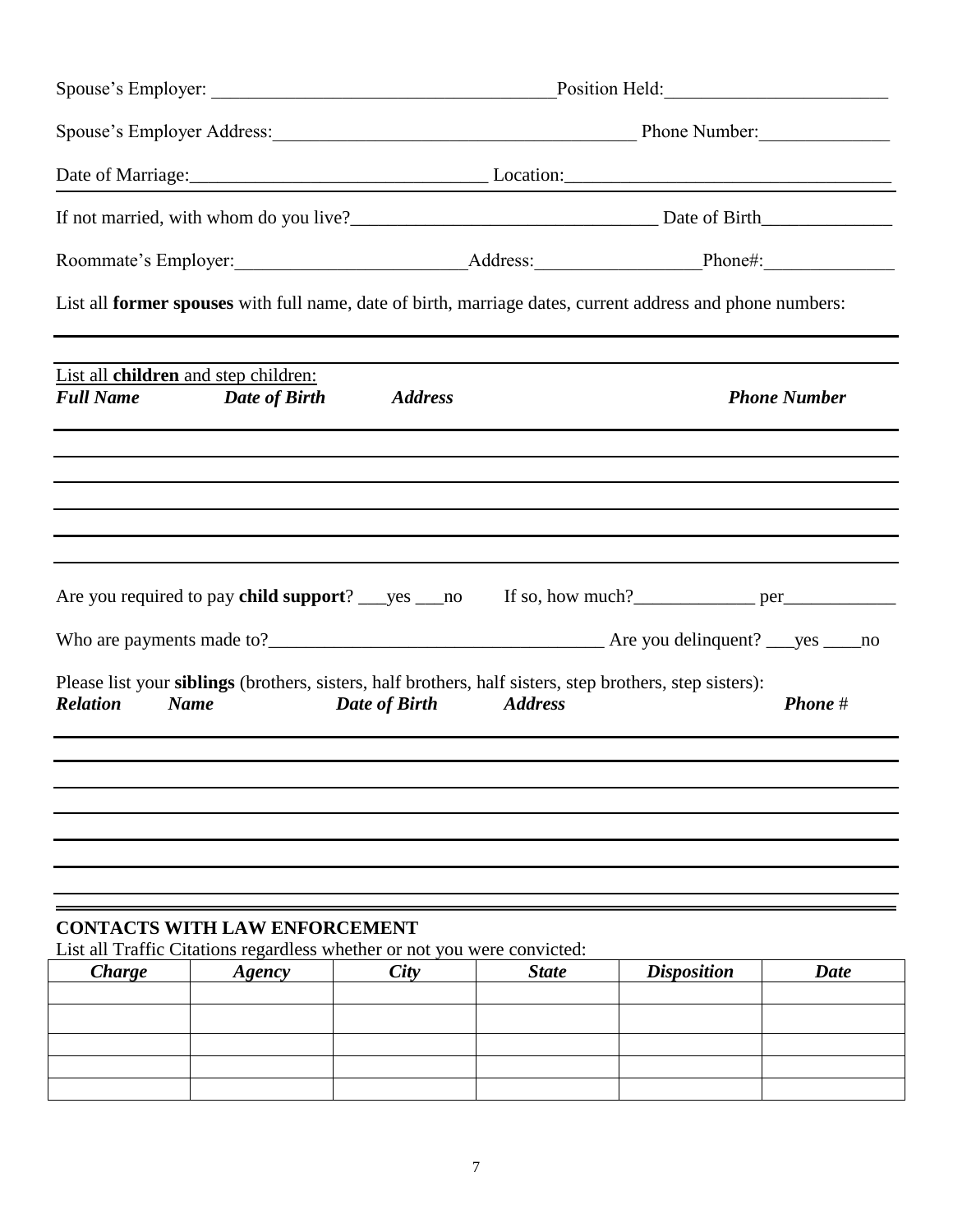List ALL arrests including juvenile arrests regardless of whether or not you were convicted:

| <b>Charge</b> | Agency | City | <b>State</b> | <b>Disposition</b> | <b>Date</b> |
|---------------|--------|------|--------------|--------------------|-------------|
|               |        |      |              |                    |             |
|               |        |      |              |                    |             |
|               |        |      |              |                    |             |
|               |        |      |              |                    |             |
|               |        |      |              |                    |             |

Explain any other times you have been detained or questioned by police other than traffic violations:

List ALL law enforcement agencies with whom you have applied (City, County, State, Federal):

| <b>Agency Name</b> | City/State | <b>Date of Application</b> | <b>Position</b> | <b>Status</b> |
|--------------------|------------|----------------------------|-----------------|---------------|
|                    |            |                            |                 |               |
|                    |            |                            |                 |               |
|                    |            |                            |                 |               |
|                    |            |                            |                 |               |

,我们也不会有什么。""我们的人,我们也不会有什么?""我们的人,我们也不会有什么?""我们的人,我们也不会有什么?""我们的人,我们也不会有什么?""我们的人

#### **MILITARY SERVICE**

| Have you ever been in the military or National Guard? _____ yes _____ no |                       |                 | Type of Discharge: |      |
|--------------------------------------------------------------------------|-----------------------|-----------------|--------------------|------|
| <b>Branch</b>                                                            | <b>Enlisted Date:</b> | Discharge Date: |                    | Rank |

#### **FINANCIAL INFORMATION**

List all current financial obligations:

| <b>Creditor</b>                                                      |              | <b>Balance</b> | <b>Monthly payment</b> | Delinquent (yes $/no)$ |
|----------------------------------------------------------------------|--------------|----------------|------------------------|------------------------|
|                                                                      |              |                |                        |                        |
|                                                                      |              |                |                        |                        |
|                                                                      |              |                |                        |                        |
|                                                                      |              |                |                        |                        |
|                                                                      |              |                |                        |                        |
|                                                                      |              |                |                        |                        |
|                                                                      |              |                |                        |                        |
|                                                                      |              |                |                        |                        |
|                                                                      |              |                |                        |                        |
| Have you ever filed bankruptcy? _____ yes _____ no                   |              |                |                        |                        |
|                                                                      |              |                |                        |                        |
| Do you own or rent your home? Landlord's name and phone# if renting: |              |                |                        |                        |
| Please List your vehicles:                                           |              |                |                        |                        |
| <b>Make</b><br>Year                                                  | <b>Model</b> | Color          | License Plate#         | <b>State</b>           |
|                                                                      |              |                |                        |                        |
|                                                                      |              |                |                        |                        |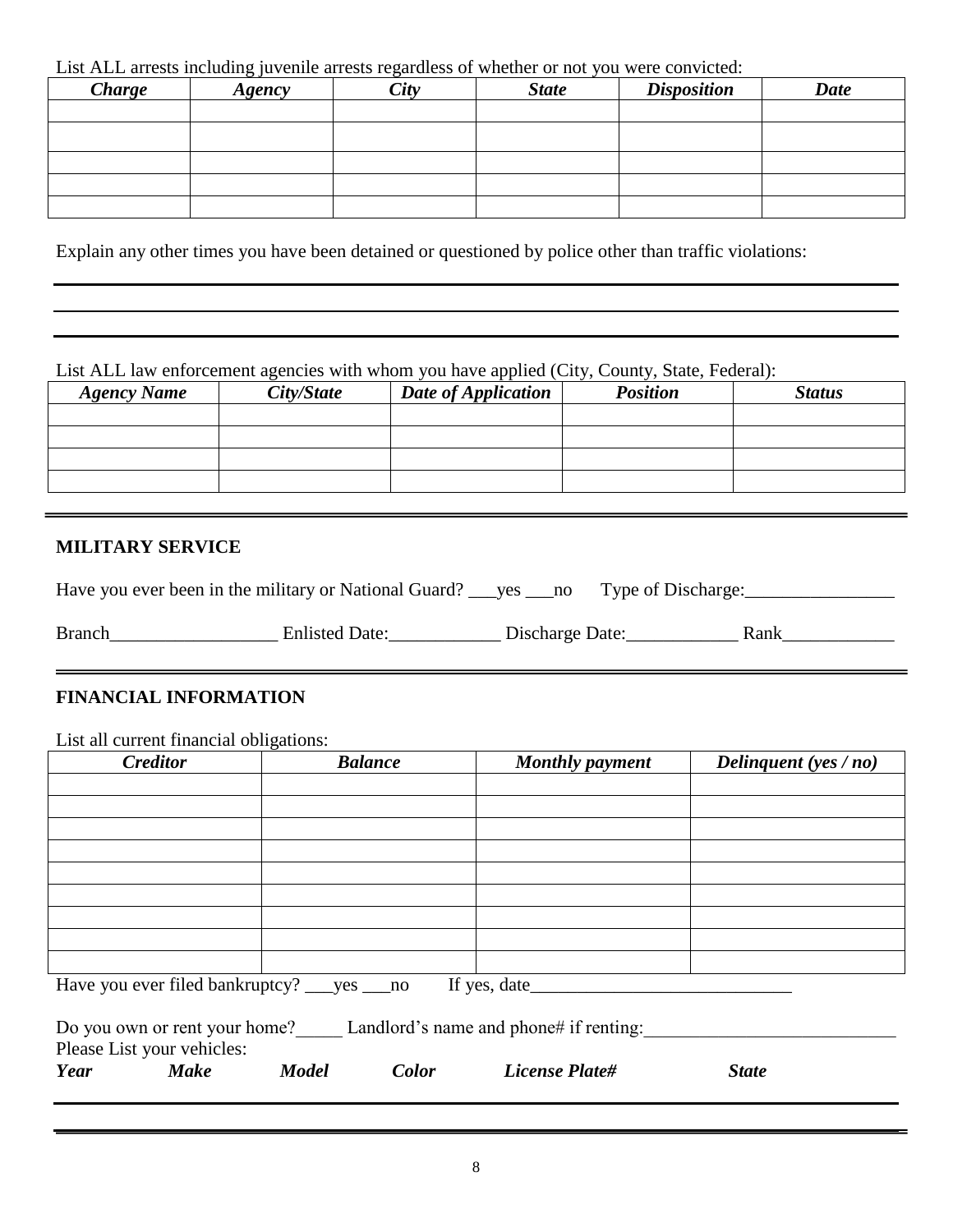#### **EDUCATION**

| <b>Colleges and Trade Schools</b> |                                                   | Name of School   Location   Dates Attended   Total Hours   Degree Earned                                                                                                           |  |  |  |  |  |
|-----------------------------------|---------------------------------------------------|------------------------------------------------------------------------------------------------------------------------------------------------------------------------------------|--|--|--|--|--|
| <b>EMPLOYMENT</b>                 | numbers and complete addresses for each employer. | <u> 1989 - Andrea Andrew Maria (h. 1989).</u><br>Start with your current employer and list all employers since you began working. It is your responsibility to provide valid phone |  |  |  |  |  |
|                                   |                                                   | Start Date: End Date: End Date: Supervisor's Name: Supervisor's Lateral Pate:                                                                                                      |  |  |  |  |  |
|                                   |                                                   |                                                                                                                                                                                    |  |  |  |  |  |
|                                   |                                                   |                                                                                                                                                                                    |  |  |  |  |  |
|                                   |                                                   | Salary: Reason for leaving:                                                                                                                                                        |  |  |  |  |  |
|                                   |                                                   |                                                                                                                                                                                    |  |  |  |  |  |
|                                   |                                                   | Start Date: End Date: End Date: Supervisor's Name: Supervisor's Lateral Pate:                                                                                                      |  |  |  |  |  |
|                                   |                                                   |                                                                                                                                                                                    |  |  |  |  |  |
|                                   |                                                   |                                                                                                                                                                                    |  |  |  |  |  |
|                                   |                                                   |                                                                                                                                                                                    |  |  |  |  |  |
|                                   |                                                   |                                                                                                                                                                                    |  |  |  |  |  |
|                                   |                                                   | Start Date: End Date: Supervisor's Name: Supervisor's - Supervisor's Name:                                                                                                         |  |  |  |  |  |
|                                   |                                                   |                                                                                                                                                                                    |  |  |  |  |  |
|                                   |                                                   |                                                                                                                                                                                    |  |  |  |  |  |
|                                   |                                                   |                                                                                                                                                                                    |  |  |  |  |  |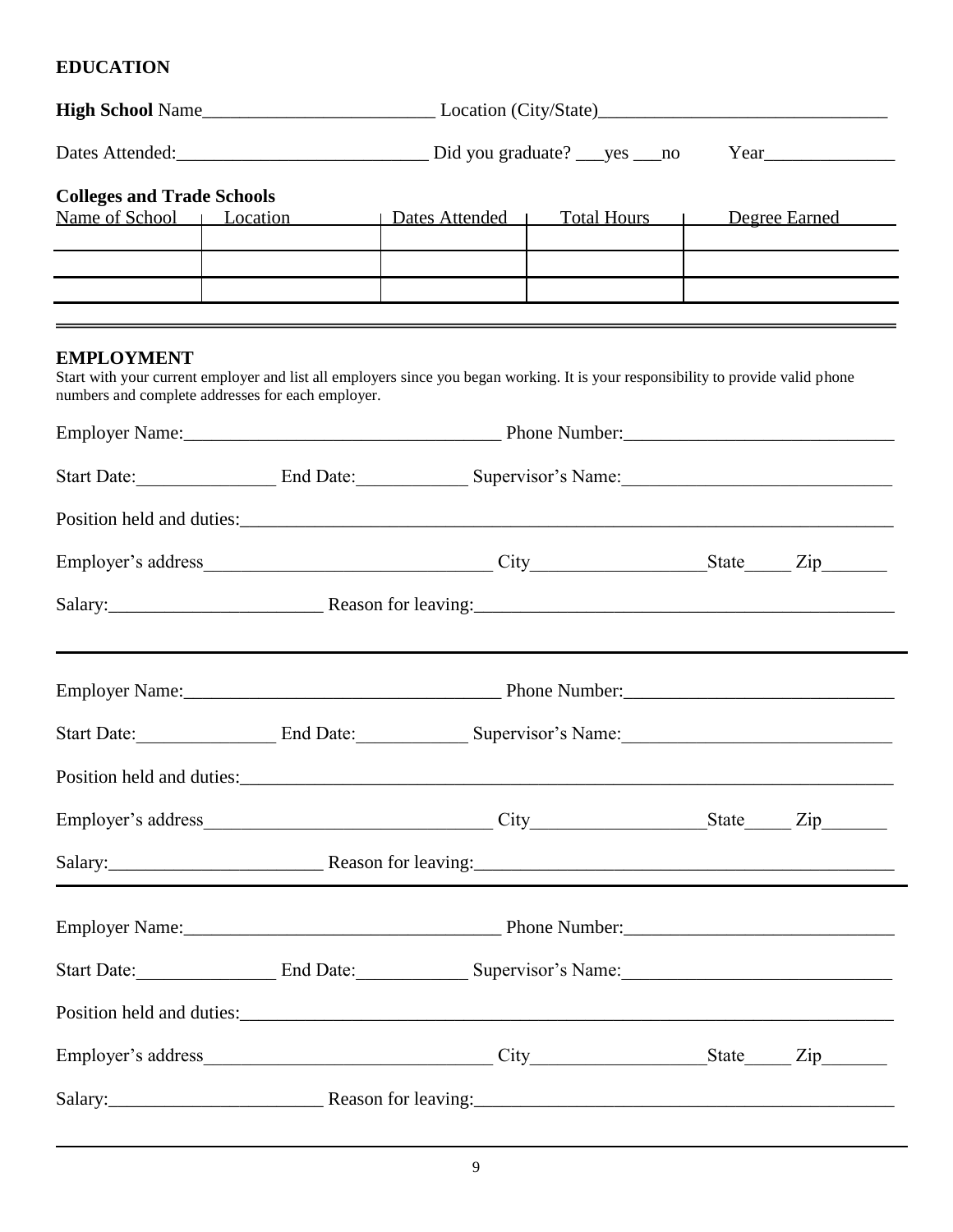|  | Start Date: End Date: End Date: Supervisor's Name: |  |
|--|----------------------------------------------------|--|
|  |                                                    |  |
|  |                                                    |  |
|  |                                                    |  |
|  |                                                    |  |
|  | Start Date: End Date: End Date: Supervisor's Name: |  |
|  |                                                    |  |
|  |                                                    |  |
|  |                                                    |  |

#### **RESIDENCE HISTORY**

List all locations where you have actually lived, regardless of period of time for the past ten (10) years beginning with your current address:

| From | To | Address | City / State | Zip | Landlord Name & Phone # |
|------|----|---------|--------------|-----|-------------------------|
|      |    |         |              |     |                         |
|      |    |         |              |     |                         |
|      |    |         |              |     |                         |
|      |    |         |              |     |                         |
|      |    |         |              |     |                         |
|      |    |         |              |     |                         |
|      |    |         |              |     |                         |
|      |    |         |              |     |                         |
|      |    |         |              |     |                         |
|      |    |         |              |     |                         |
|      |    |         |              |     |                         |
|      |    |         |              |     |                         |